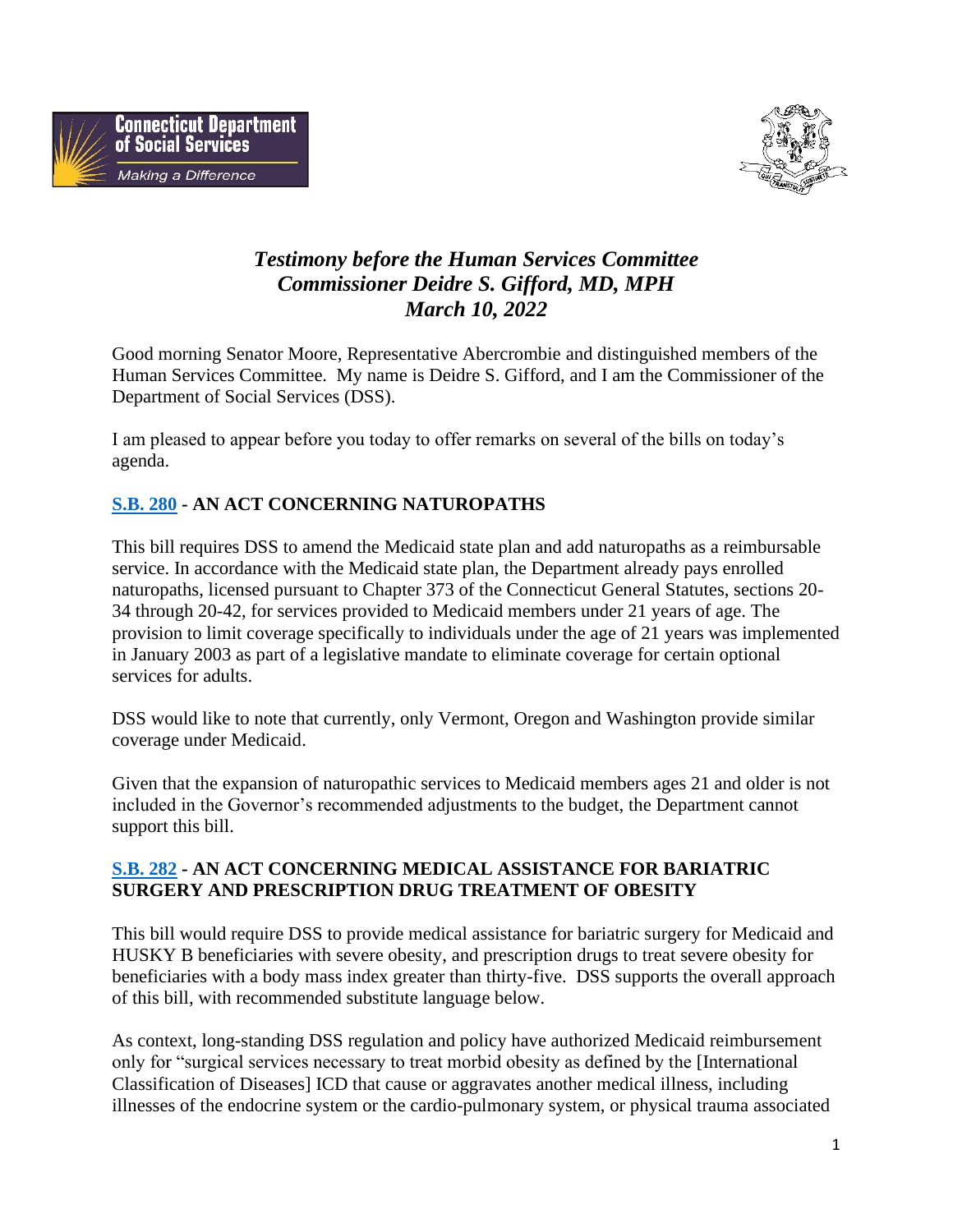with the orthopedic system." Regulations of Connecticut State Agencies § 17b-262-341(9). Based on more recent clinical practice and observation, it is likely that many individuals who have severe obesity will also have one or more complicating health conditions. Therefore, DSS supports the overall purpose of this bill.

However, the Department requires further opportunity to analyze existing claims and denials to understand whether the bill would result in an increase in utilization that would need to be included in the budget.

The Department would like to recommend the following **substitute language** (also including an effective date change) in order to enable the Department to have the flexibility to implement this policy change efficiently and to have sufficient time to make the operational changes necessary to implement this policy change.

Sec. 1. (NEW) (*Effective April 1, 2023*) Subject to federal approval and compliance with applicable federal requirements, and notwithstanding any provision of department regulation or policy adopted prior to the effective date of this act, the Commissioner of Social Services may provide Medicaid and Children's Health Insurance Program reimbursement for covered surgical services, including, but not limited to, related hospital services, and covered outpatient prescription drugs to treat severe obesity that are determined to be medically necessary as defined in section 17b-259b of the general statutes.

For these reasons, DSS supports the purpose of this bill, with adoption of the above substitute language, and the caution that further research may determine the need for additional appropriations to implement this change as no funding has been included in the Governor's recommended budget adjustments. Thank you for the opportunity to testify on this bill.

#### **[S.B. 284](https://www.cga.ct.gov/asp/cgabillstatus/cgabillstatus.asp?selBillType=Bill&bill_num=SB-284&uid=david.seifel@ct.gov&which_year=2022) - AN ACT INCREASING THE AGE FROM EIGHT TO EIGHTEEN YEARS FOR AN INCOME-ELIGIBLE PERSON TO OBTAIN MEDICAL ASSISTANCE REGARDLESS OF IMMIGRATION STATUS**

The Department appreciates the intent of this proposed legislation, which seeks to provide health care coverage to more adults and children. It would expand coverage of Medicaid (HUSKY A, C, and D) and the Children's Health Insurance Program (also known as CHIP or HUSKY B), regardless of immigration status, to any child or young adult under the age of nineteen.

Medicaid and CHIP currently cover all lawfully residing immigrant adults and children. This includes citizens and qualified non-citizens, such as legal permanent residents, or "green card" holders, asylees, and refugees. Federal law subjects most qualified non-citizens to a five-year waiting period before they may qualify for Medicaid or CHIP.

Connecticut is one of a number of states that has opted to implement section 214 of the Children's Health Insurance Program Reauthorization Act (CHIPRA), which allows coverage to be extended to lawfully residing immigrant children and pregnant women who have been in the country less than five years. This means that all lawfully residing immigrant children and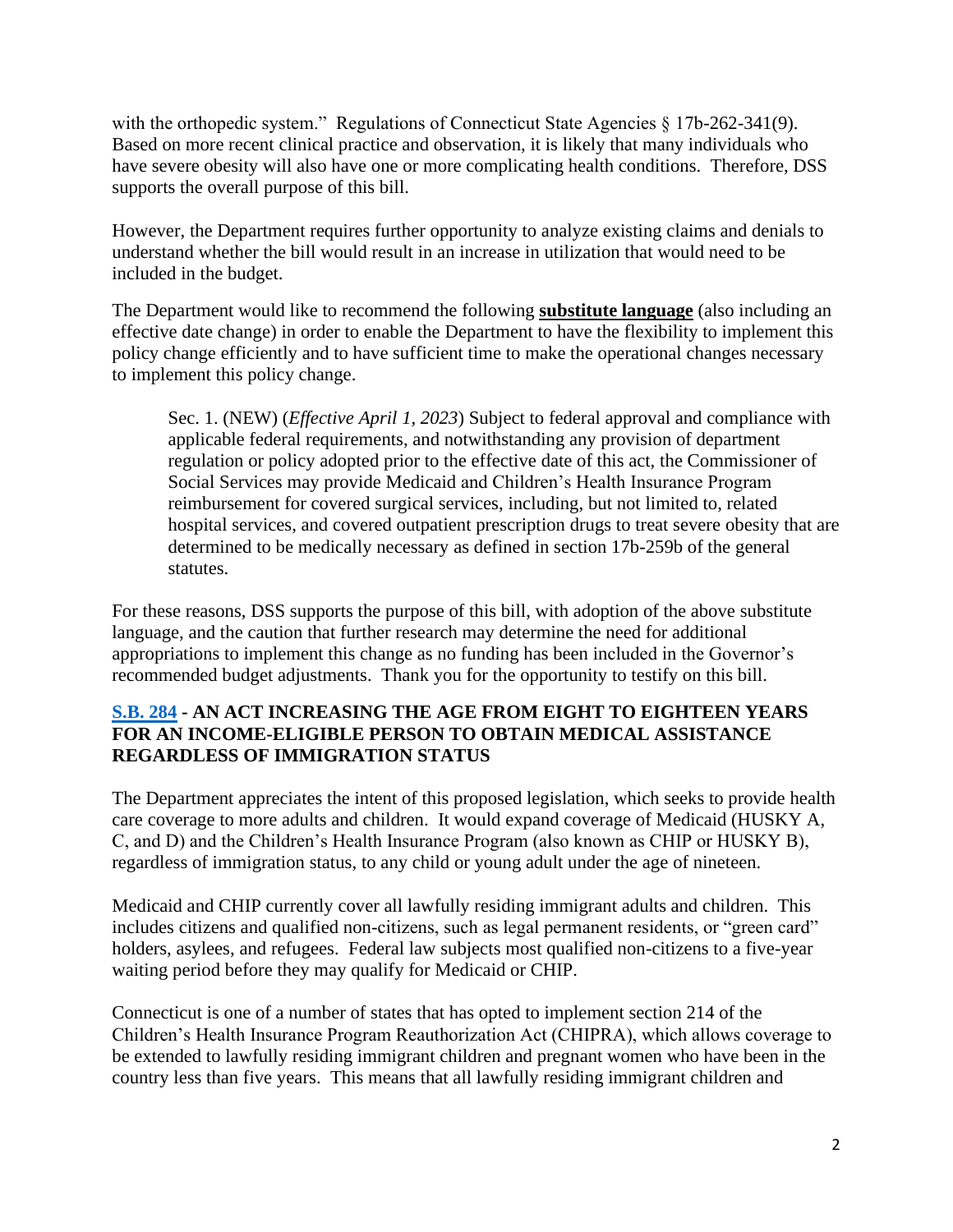pregnant women who otherwise qualify for the Medicaid or CHIP are immediately eligible for coverage.

Federal matching funds are only available for treatment of an emergency medical condition experienced by individuals who do not have a qualifying immigration status (most commonly, "undocumented" individuals), but who meet all other Medicaid eligibility criteria in a state (such as income, residency, etc.). CHIP does not allow for coverage of children without a qualifying immigration status.

While DSS recognizes the importance of expanding medical services to a greater population, if coverage were extended to all adults and children who are otherwise eligible for HUSKY A, B or D, regardless of immigration status between the age of 8 and 18, the state would be unable to claim federal financial participation for the provision of these services to those ineligible under federal law. Standard federal medical assistance percentage (FMAP) for HUSKY A is 50%, HUSKY D is 90% and HUSKY B is 65%. This federal assistance would not be available to the expansion population proposed in this bill and, therefore, the significant additional program costs would be incurred entirely by the state. Using current per member per month (PMPM) rates for HUSKY A, B and D, the Department estimates that adding coverage for children between the ages of 8 and 18 regardless of immigration status would result in an increase in state costs of \$10.2 million annually.

The Department notes that there is not detailed information about this population's health condition and willingness to access benefits and, as a result, there is some uncertainty in these financial projections. The Department further notes that this cost estimate does not include system implementation and other related administrative costs.

The Department would also like to raise a concern about the provision of medical assistance "within available appropriations" to individuals with immigration statuses that fall outside federally permissible Medicaid and CHIP coverage. It is unclear whether the Department would be expected to limit the scope of services provided to this population or cut off or terminate eligibility to keep expenditures within the appropriations available. Medical assistance costs can be projected based on average per person expenditures but, in any given period of time, costs can fluctuate significantly. Keeping expenditures within available appropriations would likely create a distinctly different coverage compared to current HUSKY A, B and D coverage and would increase administrative costs.

Additionally, Public Act 21-176 passed by the Connecticut legislature in 2021 authorized statefunded medical assistance for any child eight years of age or younger, regardless of immigration status. This change will not go into effect until January 1, 2023. The Act also required the Office of Health Strategy, in consultation with DSS, the Office of Policy and Management, the Connecticut Insurance Department, and Access Health CT, to do a feasibility study on expanding coverage to the population indicated by this bill, which is due July 1, 2022. The agencies will not have an opportunity to conclude this review before the second expansion proposed in this bill.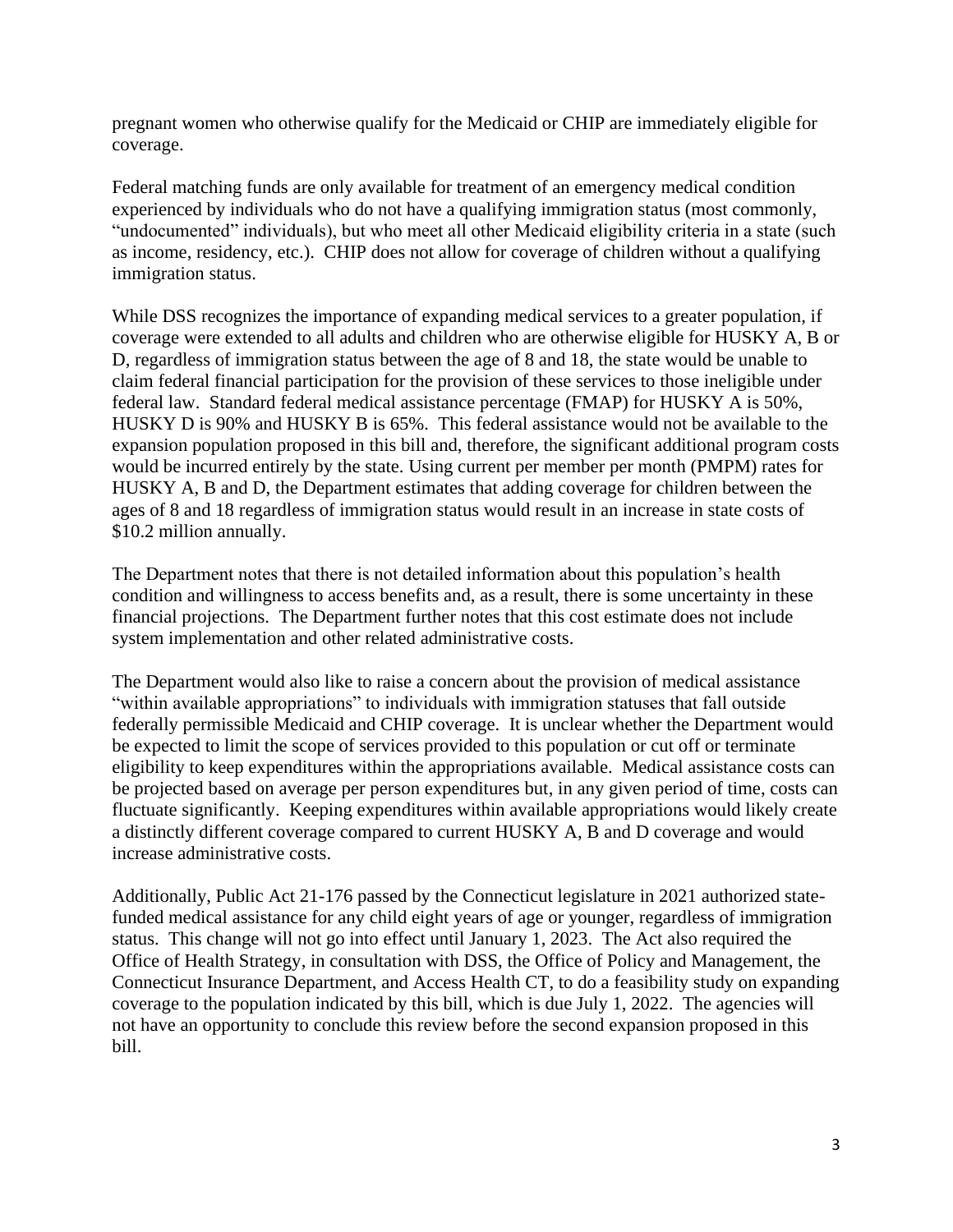The Department believes it would be prudent to begin the program created by the 2021 legislation before considering further expansion. At this time, the feasibility study is not complete, and as a result we are not aware of the administrative complexities that may arise. If there is to be further expansion of the program it would be beneficial to utilize the experience gained from the 2021 expansion when considering a further expansion of the program.

Because this proposed bill would result in additional program and administrative costs that would be borne entirely by the State and absent the availability of appropriations, the Department is unable to support this bill.

# **[S.B. 287](https://www.cga.ct.gov/asp/cgabillstatus/cgabillstatus.asp?selBillType=Bill&bill_num=SB-287&uid=david.seifel@ct.gov&which_year=2022) - AN ACT CONCERNING MEDICAID**

This bill requires the Department to study and report by January 1, 2023, on the efficacy of Medicaid programs and determine whether the state can expand health care services to lowincome individuals through additional Medicaid waiver programs.

The Department of Social Services commends the Committee for its attention to the expansion of health care services. The Department's Medicaid waiver programs are an important source of assistance provided to members of the community. DSS has appreciated the legislature's partnership in ensuring valuable waiver services are provided in Connecticut and looks forward to future collaboration in this area.

However, the Department would suggest that this bill is not needed.

The Long-Term Care Planning Committee addresses long term care issues, policy development and establishes a long-term care plan for all persons in need of long-term care. The plan must include home and community-based services and looks at the current number of persons receiving services, the types of services available, recommendations for addressing service gaps, and the resources necessary to accomplish goals for the future. Additionally, the Long-Term Care Planning Committee studies issues relative to long-term care including community-based service options and access to long term care. They submit a long-term care plan to the legislature every three years with the last plan being submitted in December 2021. The body of the Plan can be accessed at: [https://portal.ct.gov/-](https://portal.ct.gov/-/media/OPM/HHS/LTC_Planning_Committee/2022-LTSS-Plan_FINAL_Submission.pdf) [/media/OPM/HHS/LTC\\_Planning\\_Committee/2022-LTSS-Plan\\_FINAL\\_Submission.pdf](https://portal.ct.gov/-/media/OPM/HHS/LTC_Planning_Committee/2022-LTSS-Plan_FINAL_Submission.pdf) and the appendix which includes more detailed data by State agency can be accessed at:

[https://portal.ct.gov/-/media/OPM/HHS/LTC\\_Planning\\_Committee/LTC-Plan---2022-](https://portal.ct.gov/-/media/OPM/HHS/LTC_Planning_Committee/LTC-Plan---2022-Appendices_FINAL.pdf) [Appendices\\_FINAL.pdf.](https://portal.ct.gov/-/media/OPM/HHS/LTC_Planning_Committee/LTC-Plan---2022-Appendices_FINAL.pdf)

As such, the Department cannot support this bill.

# **[H.B. 5334](https://www.cga.ct.gov/asp/cgabillstatus/cgabillstatus.asp?selBillType=Bill&bill_num=HB-5334&uid=david.seifel@ct.gov) - AN ACT CONCERNING A STUDY OF LONG-TERM SERVICES AND SUPPORTS**

The Department of Social Services commends the Human Services Committee for its attention to the need for strategic planning for Medicaid long-term care services. Strategic planning is critical given the strong preferences of older adults and individuals with disabilities to live in home and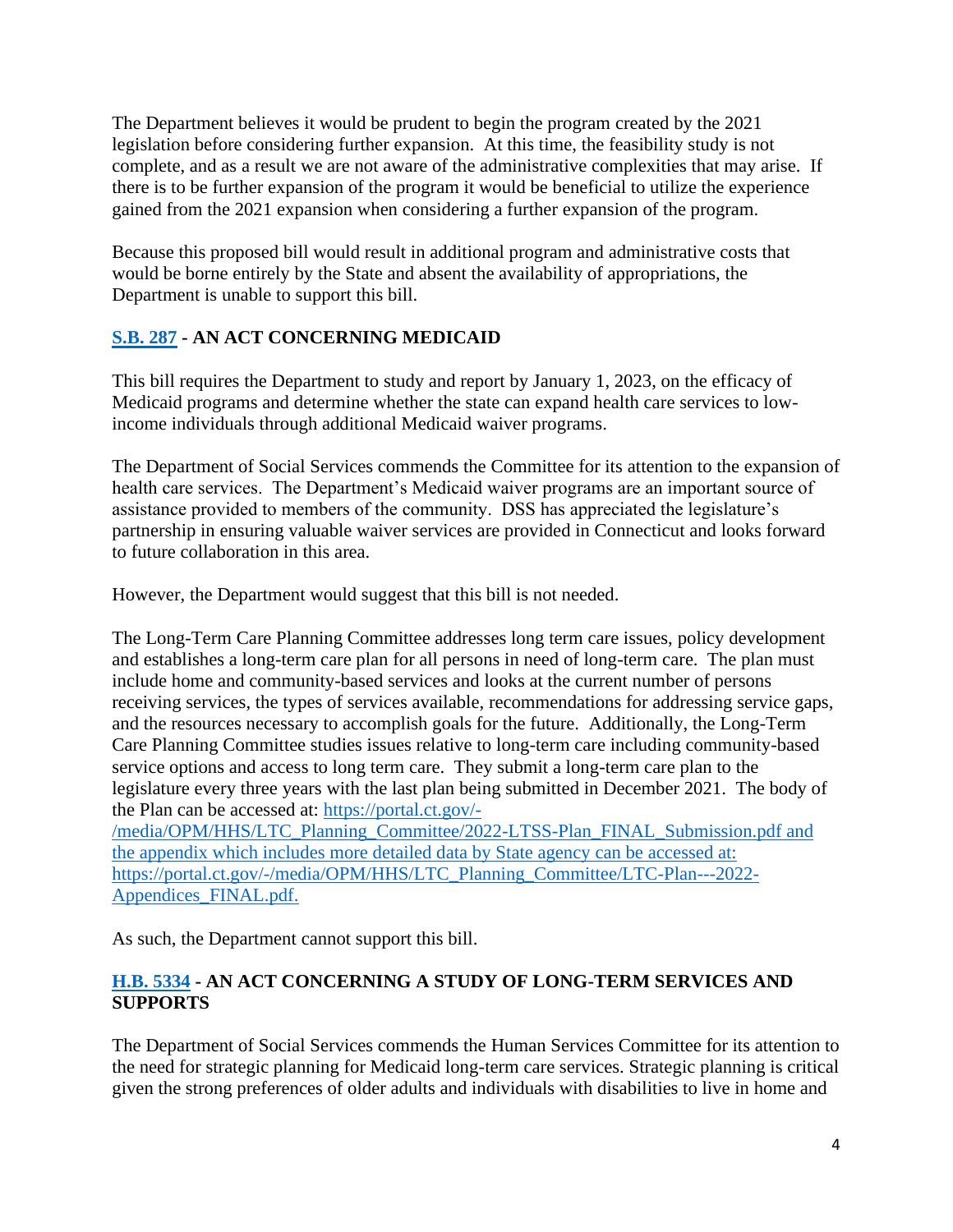community-based settings, the state's interest in controlling escalating costs, and support for town-level tailoring of strategies to meet local needs. However, DSS respectfully states that this legislation is not needed.

In keeping with the legislation enacted by the General Assembly, DSS developed and implemented the Strategic Plan to Rebalance Long-Term Services and Supports in 2013. The Strategic Plan is updated every three years and captures the data and planning strategies that are contemplated by this bill. The DSS strategic plan was last updated in 2020 and is available for review here: [https://portal.ct.gov/-/media/Departments-and-Agencies/DSS/Health-and-Home-](https://portal.ct.gov/-/media/Departments-and-Agencies/DSS/Health-and-Home-Care/Medicaid-Long-Term-Care-Demand-Projections/strategic_rebalancing_plan-2020.pdf)[Care/Medicaid-Long-Term-Care-Demand-Projections/strategic\\_rebalancing\\_plan-2020.pdf.](https://portal.ct.gov/-/media/Departments-and-Agencies/DSS/Health-and-Home-Care/Medicaid-Long-Term-Care-Demand-Projections/strategic_rebalancing_plan-2020.pdf) The Strategic Plan guides the activities of the Department.

In addition, Connecticut General Statutes section 17b-337 requires the Connecticut Long-Term Care Planning Committee to prepare a long-term care plan every three years based on the fundamental principle that individuals with long-term care needs have the option to choose and receive long-term care and support in the least restrictive, appropriate setting. The most recent plan, titled Balancing the System: Working Toward Real Choice for Long-Term Services and Supports in Connecticut, was revised in 2021 and submitted to the legislature in December 2021. It can be accessed at: [https://portal.ct.gov/-/media/OPM/HHS/LTC\\_Planning\\_Committee/2022-](https://portal.ct.gov/-/media/OPM/HHS/LTC_Planning_Committee/2022-LTSS-Plan_FINAL_Submission.pdf) [LTSS-Plan\\_FINAL\\_Submission.pdf.](https://portal.ct.gov/-/media/OPM/HHS/LTC_Planning_Committee/2022-LTSS-Plan_FINAL_Submission.pdf) The work of the Connecticut Long-Term Care Planning Committee informs DSS' Strategic Plan to Rebalance Long-Term Services and Supports.

# **[H.B. 5335](https://www.cga.ct.gov/asp/cgabillstatus/cgabillstatus.asp?selBillType=Bill&bill_num=HB-5335&uid=david.seifel@ct.gov) - AN ACT REQUIRING LONG-TERM CARE FACILITIES TO CONDUCT SEX OFFENDER BACKGROUND CHECKS ON STAFF AND RESIDENTS**

Section 2 would require the Department to alert the administrative head of any nursing home facility if a Medicaid beneficiary seeking admission to such facility is listed on the registry established and maintained pursuant to C.G.S. section 54-257 of the National Sex Offender Public Website.

DSS does not regularly perform the background checks proposed by this legislation and would not generally be apprised – as a matter of course – that a beneficiary of Medicaid is on the registry. Further, as DSS does not receive this information, the Department would not have a process to inform facilities as envisioned under the proposal.

Based on the census report for February 2022, there are 18,414 residents in nursing home beds in Connecticut. DSS would like to highlight this number and the impracticality of DSS checking the registry on all admissions to long-term care facilities.

As a result, passage of the bill would likely result in the Department's need for additional staff to conduct the work proposed and would entail additional administrative costs. As such costs are not included in the Governor's budget, the Department cannot support this bill.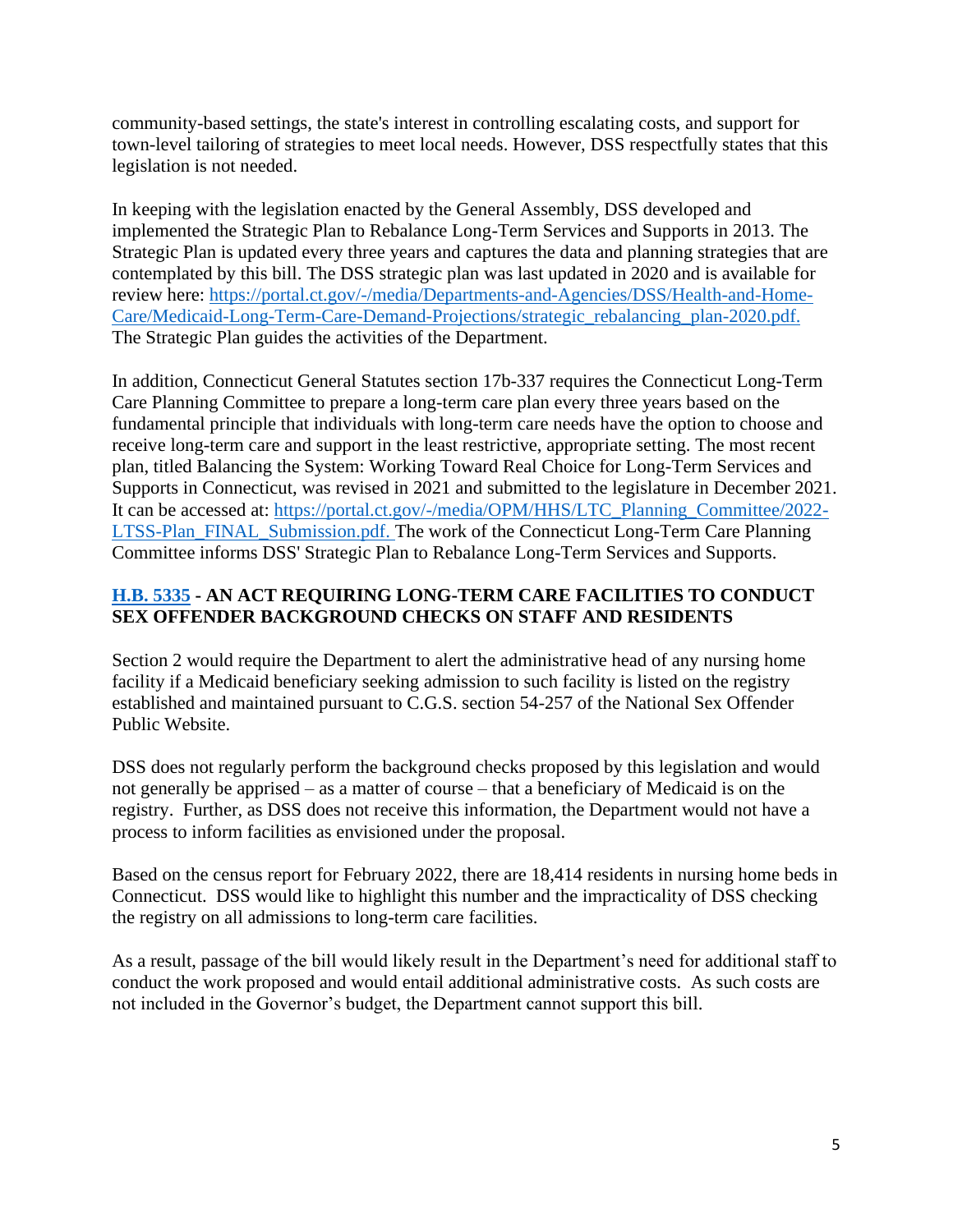#### **[H.B. 5337](https://www.cga.ct.gov/asp/cgabillstatus/cgabillstatus.asp?selBillType=Bill&bill_num=HB-5337&uid=david.seifel@ct.gov) - AN ACT CONCERNING A "FOOD IS MEDICINE TASK FORCE" AND HEALTHY EATING INCENTIVES.**

DSS appreciates and supports the intent of this bill. DSS is currently engaged in workgroups with a variety of organizations – including with the Department of Agriculture, Office of Healthcare Strategy, and others – around food as health initiatives with the intent of utilizing locally grown products to improve health outcomes for Connecticut residents through improved access to fresh fruits and vegetables and nutrition education. The Department would welcome a larger task force to continue the work on this important topic. However, the Department has concerns with Section 2 of this bill, which requires DSS, as well as the Department of Public Health and the Department of Agriculture, to develop a strategy to increase the number of needy individuals and families who purchase fresh fruit and vegetables at farmers' markets and report back to the legislature. DSS has concerns with prematurely determining a specific strategy for encouraging participation, which may be best left for the task force to govern.

The Department would like to suggest allowing the task force itself to set the parameters and goals of improving health outcomes for needy individuals and families through nutritional assistance, which could include strategies to increase the numbers of needy individuals and families who purchase fresh fruit and vegetables at farmers' markets.

As the work of the task force is not set to end until January 2023, the Department also believes the requirements and parameters of Section 2(b) and  $2(c)$  – which seek to establish a healthy incentives program and require a report back to the legislature on the results of implementation of the strategy – would be difficult to successfully implement without additional funding and within the timeframes established, as it would not be able to utilize any of the findings of the task force in its strategy. Instead, the Department would like to suggest that the work of implementing any strategies would commence after the task force report is submitted and allow for a robust evaluation period prior to submitting any findings.

#### **[H.B. 5338](https://www.cga.ct.gov/asp/cgabillstatus/cgabillstatus.asp?selBillType=Bill&bill_num=HB-5338&uid=david.seifel@ct.gov) - AN ACT CONCERNING INCREASING THE RATE OF MEDICAID REIMBURSEMENT FOR HOME CARE SERVICES**

This bill amends the home health agency fee schedule statute to require the Department to increase the fee schedule for home health services provided under the Connecticut Home Care Program for Elders (CHCPE) only by an amount equal to the most recent increase in the consumer price index for all urban consumers (CPI-U).

CHCPE provides home and community-based services to individuals who are 65 years of age or older, are at risk of institutionalization or meet nursing home level of care and meet financial eligibility criteria. Risk of nursing home level of care means the individual requires assistance with critical needs such as bathing dressing, eating, toileting and taking their medication. CHCPE services include adult day health, bill payer, care management, care transitions, homemaker, agency-based personal care assistant, adult family living, chore services, chronic disease self-management program, companion, environmental accessibility adaptations, homedelivered meals, respite, assisted living, assistive technology, mental health counseling, personal emergency response system, recovery assistant and transportation. CHCPE will also cover home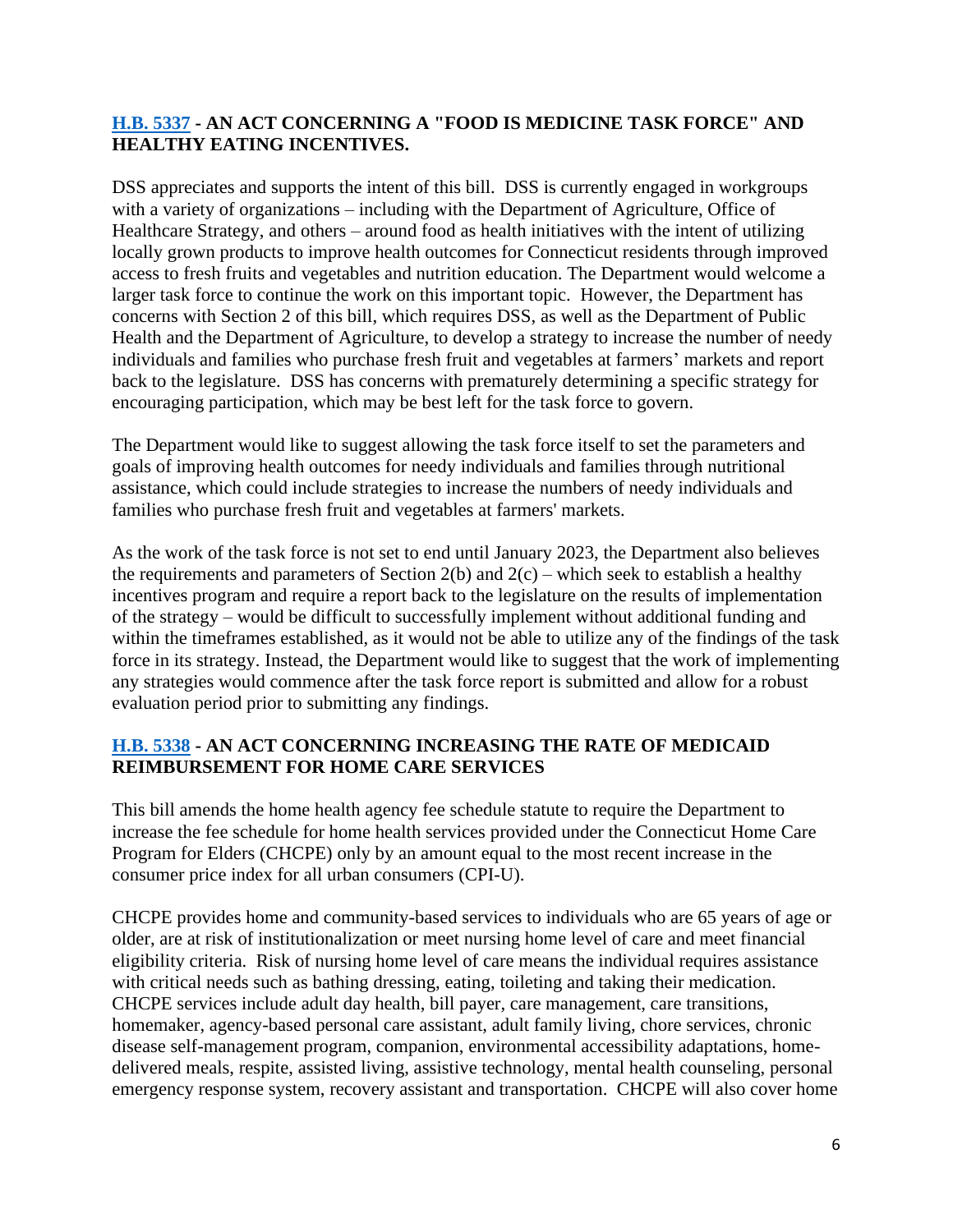health services when not covered by Medicare, including skilled nursing, home health aide, occupational, physical and speech therapy.

It should be noted that while the bill requires the Department to only increase home health fees for services provided under CHCPE, the home health fee schedule customarily applies to all services under Medicaid and it would not be appropriate to increase the schedule for home health under CHCPE only. While estimates for a CHCPE only increase are provided below, this is not consistent with practice.

The current estimate for home health services provided under the Medicaid and state-funded CHCPE programs is \$25 million. Therefore, for each one percent increase in the CPI-U, an annualized total cost of \$250,000 is expected to result. Based upon the most recent 12-month change in the CPI-U of 7.5%, a total cost of \$1.9 million would result. The state share of this cost is estimated to be approximately \$0.8 million.

As the Department utilizes the same fee schedule for all home health services and does not specify a different rate structure for CHCPE home health services versus all other home health services, this increase should be applied to all home health services. With an aggregate expenditure baseline of \$205 million for all home health services, each one percent increase would cost \$2.05 million annually. Therefore, with a CPI-U 12-month change of 7.5%, a total cost of \$15.4 million would result. The state share of that expense is estimated at \$6.6 million.

The Department cannot support the bill at this time, given the costs identified above that are not included in the Governor's recommended budget adjustments. It should also be noted that both home health and waiver rates are being increased as part of the ARPA HCBS reinvestment plan.

# **[H.B. 5339](https://www.cga.ct.gov/asp/cgabillstatus/cgabillstatus.asp?selBillType=Bill&bill_num=HB-5339&uid=david.seifel@ct.gov) - AN ACT EXPANDING ACCESS TO THE CONNECTICUT HOME-CARE PROGRAM FOR THE ELDERLY**

This bill requires DSS to change the calculation of assets for applicants for the Connecticut Home Care Program for Elders (CHCPE) from 150% of the federal minimum community spouse protected amount (CSPA) to \$45,000 for a single person, an increase of 9.2% over the current level of \$41,220, and from 200% of the federal minimum CSPA for married couples to \$65,000 an increase of 18.3% over the current level of \$54,960. The bill also changes from 4.5% to 3.5% the contribution rate for the cost of care under the state-funded program.

CHCPE provides home and community-based services to individuals who are 65 years of age or older, are at risk of institutionalization or meet nursing home level of care and meet financial eligibility criteria. Risk of nursing home level of care means the individual requires assistance with critical needs such as bathing, dressing, eating, toileting and taking their medication.

CHPCE has four categories and is funded by both state and Medicaid dollars. Categories 1 and 2 are funded by the state, Category 3 is a 1915(c) home and community-based waiver, and Category 5 is a 1915(i) state plan amendment which receives 50% federal reimbursement. Individuals who receive services and supports through Category 3 or 5, must meet both the functional eligibility requirements established by the state and also qualify financially under one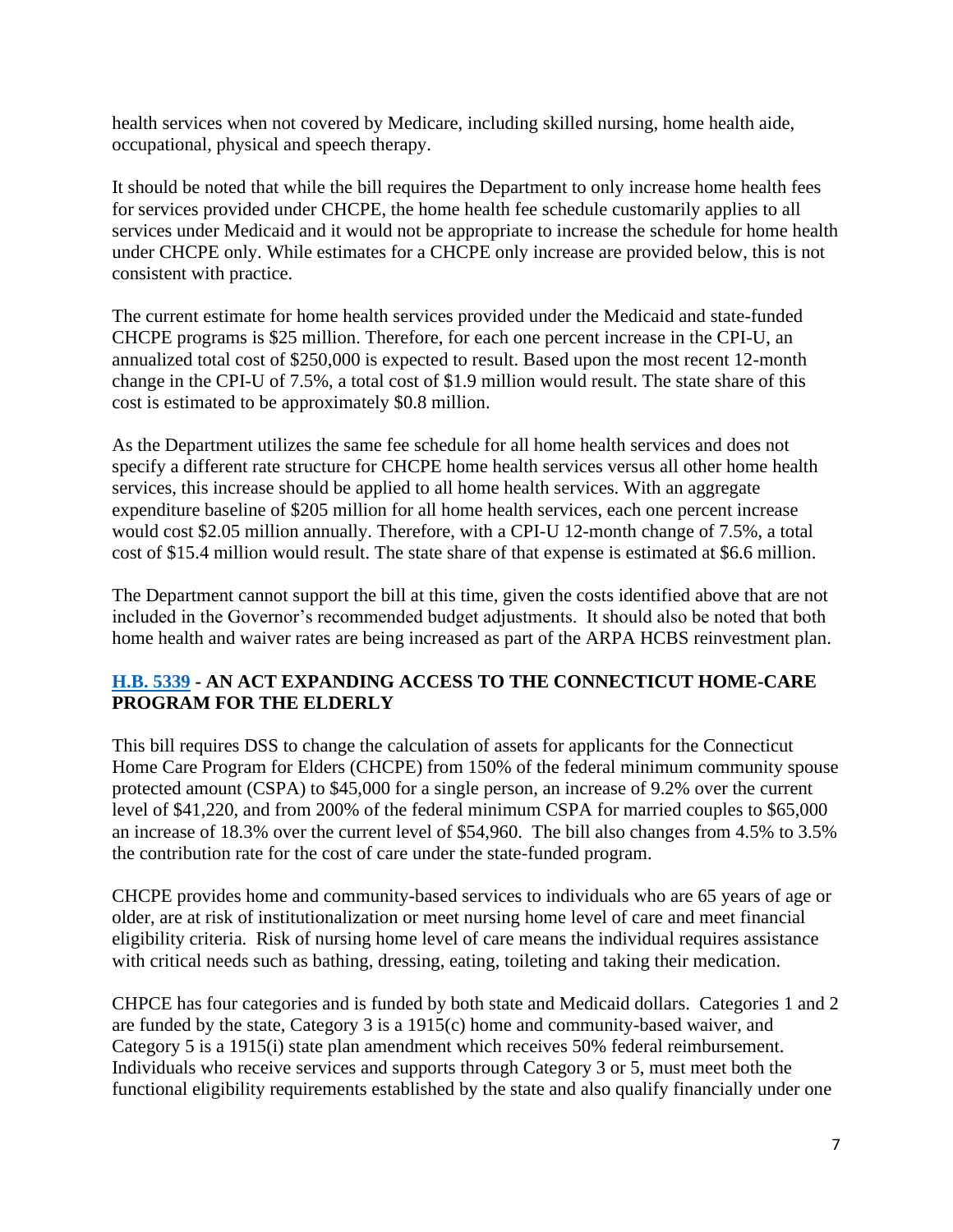of the Medicaid coverage groups which are established by the Centers for Medicare and Medicaid Services (CMS). The 1915(c) offers the option of serving individuals under the Special Income Group criteria, which permits individuals to qualify at higher income limits than is typical under HUSKY C. The Connecticut waiver income limit is \$2,523 per month, which is the highest income limit permissible under Medicaid for individuals who are not employed. The waiver asset limit is \$1,600. The state-funded CHCPE is designed to include less restrictive financial eligibility criteria than permitted by CMS, thereby helping older adults receive services and supports without spending down to a Medicaid coverage group. In general, participants of the state-funded program use Medicare for typical medical services, while the state pays for the long-term services and supports.

Based on the growth trend of new participants in the state-funded CHCPE, and an anticipated 25% increase in new participants due to the proposed change in the asset test, combined with a decrease in cost share from 4.5% to 3.5%, DSS estimates a \$5.9 million dollar increase in annual costs for the program. The increase in costs would be the sole responsibility of the state, as this proposed change would impact those served by Category 2 of CHCPE which is strictly state funded. It is also worth noting that effective July 1, 2021, the cost share was reduced from 9.0% to 4.5%, pursuant to PA 21-2, June special session.

While expanding the program would benefit additional vulnerable older adults, this was not included in the Governor's budget, and thus the Department cannot support the bill.

#### **[H.B. 5340](https://www.cga.ct.gov/asp/cgabillstatus/cgabillstatus.asp?selBillType=Bill&bill_num=HB-5340&uid=david.seifel@ct.gov) - AN ACT CONCERNING EQUITABLE MEDICAID PAYMENTS AND ELIGIBILITY DETERMINATIONS FOR APPLICANTS, RECIPIENTS AND FAMILY CAREGIVERS**

Section 1 requires DSS to set equal payment rates for family caregivers authorized to receive compensation from DSS as compared to the rates set for non-family professional caregivers.

The Department shares the Committee's interest and concern in supporting family caregivers, whose contribution of in-kind services to their loved ones is a mainstay of the public-private partnership that is reflected in our nation's continuum of long-term services and supports. To the extent permitted under federal law, the Department has enabled people who are participating in the Medicaid State Plan Community First Choice option and Medicaid home and communitybased services (HCBS) waivers such as the Connecticut Home Care Program for Elders to selfdirect their care by hiring and managing personal care attendants (PCAs). With certain limitations, these PCAs may be family members of the person receiving care. In Connecticut, self-directed PCAs have the benefit of collective bargaining, which has resulted in a standard, statewide schedule of wage rates and fringe benefits. Outside these parameters, the Department generally does not have the authority to reimburse family members for Medicaid-covered services.

Section 2 proposes to provide up to three months of retroactive Medicaid eligibility to individuals applying for home and community-based services.